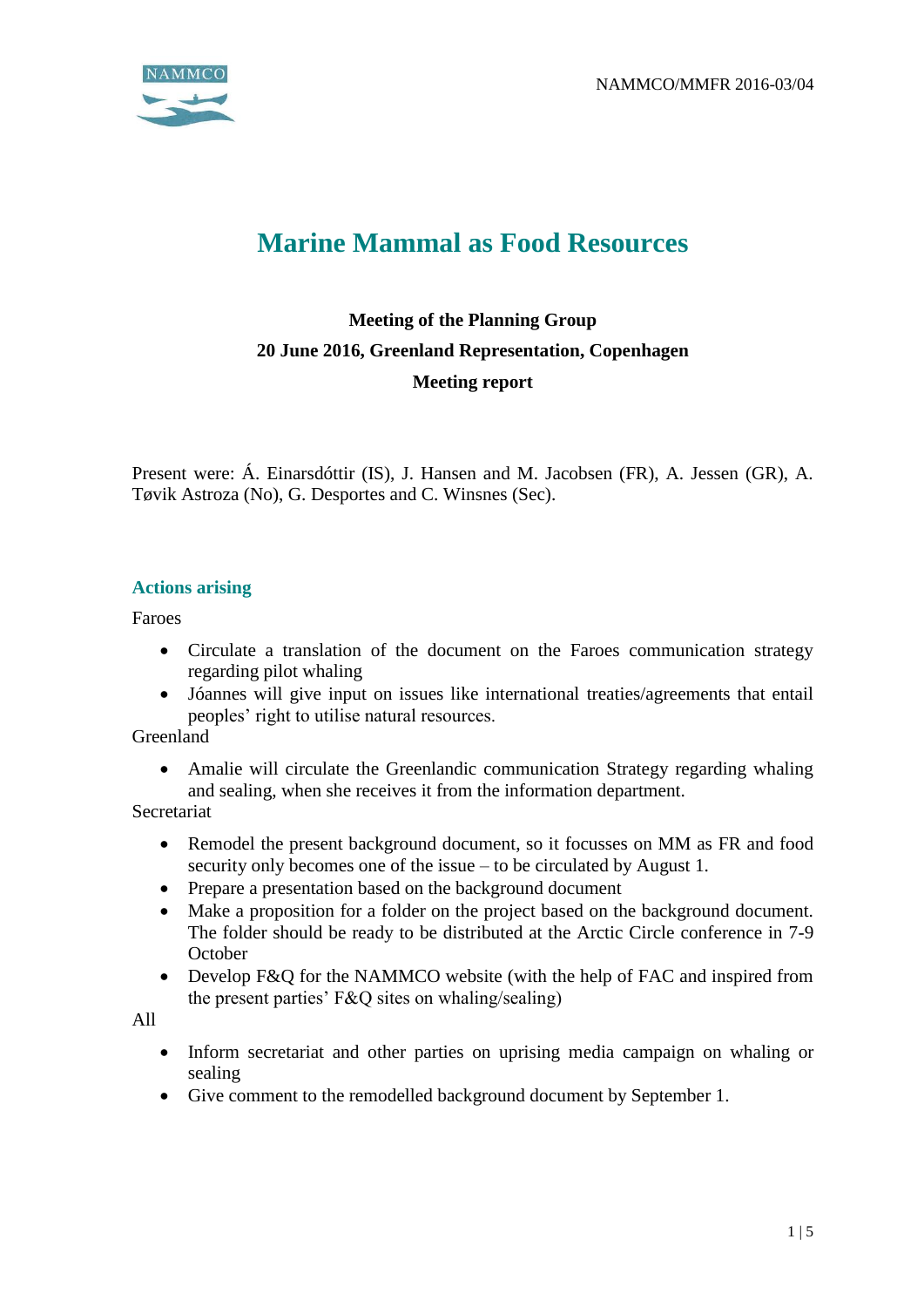

# 1&2 OPENING REMARKS AND ADOPTION OF AGENDA

The chair welcomed the participants, the agenda was adopted and the documents reviewed.

#### 3. PRESENTATION OF EXAMPLES OF OUTREACH AND CAMPAIGNS BY MEMBER COUNTRIES

#### **Faroes**

Have a well-defined communication strategy developed as a reaction and safeguard against mass protests (Sea Shepard) and boycott of Faroese goods and services. The main tools of the communication strategy have been:

- To go from being apologetic and defensive to offensive and proud
- Give the facts there is nothing to hide and it is important to give information through a cautious, calm rhetoric
- Response policy  $-$  aim to answer all emails and letters
- Actively use social media be first out with the news
- www.whaling.fo website developed to target users, available in English, German, French and Spanish.
- A presentation whaling in the media- targeting urban people and idealistic "environmental friendly" people
- Established a task force in the government where among others representatives from tourism, police, hunters and communication officers are used as a reference group when developing information material
- Know your target groups as the communication strategy needs to be targeted and different

In addition activities/relations of a more diplomatic/intergovernmental character take place. Visits to the Faroes from delegations of other countries are used as means to disseminate information on whaling issues and displaying the transparent attitude of the Faroes government. All the various actors – government, scientists, veterinary authorities, the whaling association etc – participate in meetings to give the full picture.

Recently DEFRA (UK Dept. for Environment, Food and rural Affairs) and the deputy ambassador of Germany visited the Faroes to get an update on pilot whaling.

A certificate is now needed to take an active part in pilot whaling operation.

The Faroese motto was: transparency and know your business, as well as involving all stakeholders.

#### **Norway**

The hunters have successfully established an association that promotes whale meat as the unique food resource. This brand association "Merkevareforeningen" has developed the website [www.norskhval.no](http://www.norskhval.no/) targeting the consumers aiming at increasing percentages in the food marked. Part of this work has entailed developing a quality standard for the meat.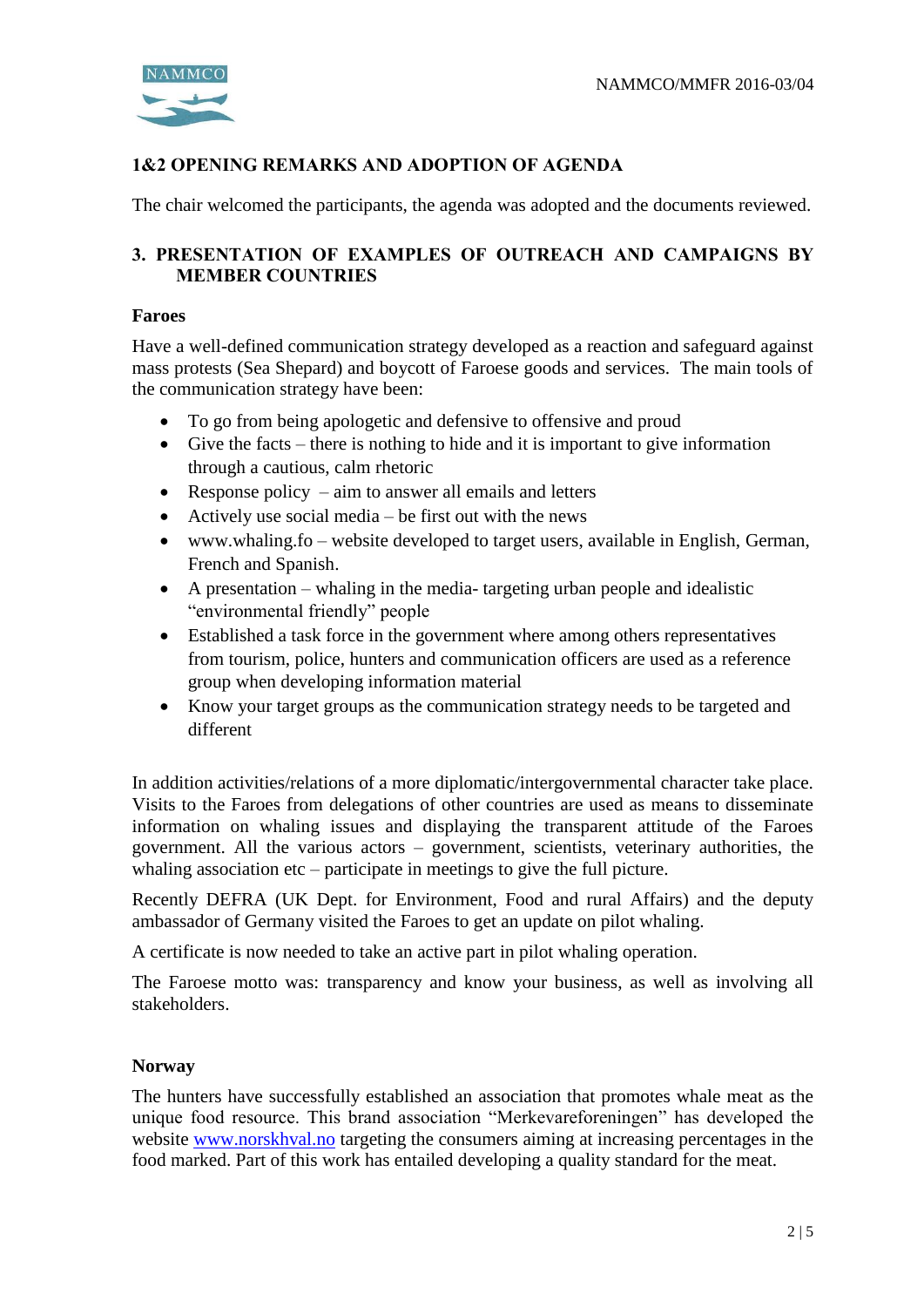

In 2007 the Government developed a webpage to inform about whaling in Norway, and little has been done since, probably as a result of Norway not being the target of international protest campaigns for many years. However this situation seems to be changing now. Most recently "Frozen in time" – a report against Norwegian whaling has been published by the three anti-whaling organisations Animal Welfare Institute (US), OceanCare (Z) and ProWildlife (DE).

#### **Iceland**

The marked for whale meat in Iceland has been good resulting in no need for a marketing strategy to increase sales. On the contrary, some years whale meat has been imported from Norway. Recently a whale watching company bought shares in one of the larger supermarket chain in Iceland, taking whale meat out of the assortment in its shops. However, most of the whale meat is sold to restaurants and not through supermarkets.

The communication strategy in Iceland seems to be quite defensive compared to the Faroes. There is a governmental site on sustainable whaling in Icelandic waters, https://eng.atvinnuvegaraduneyti.is/subjects/sustainable-whaling/questions-and-answers/ with a standard Question and Answer site, species fact sheets have also been developed. However when approached by people/organisations the policy is to not respond individually but send the link to the Q&A site.

#### **Greenland**

At the time of the meeting input from the information office in "Selvstyret" had not been received. The Greenlandic communication strategy will be circulated later when received.

The ministry for Fisheries, Hunting and Agriculture has hired a new, common, person to deal among other things with information. One of the aim is to develop information sheets for the department website.

A major part of the information work undertaken in Greenland with respect to whaling and sealing has been the development of White papers. These papers have been and are developed by the department in cooperation with hunters (KNAPK) and scientists (NRI).

Attention was drawn to previous information campaigns like the "Tulugaq" campaign 15 years ago targeting the hunters and fishers in Greenland, the Inuit Sila campaign (http://inuitsila.org/about/) to fight the EU ban on sealskin trade, and the internal "Spis mere fisk" campaign focusing on the general public and schoolchildren in particular.

The response strategy with respect to all kinds of inquiries from the anti-sealing and whaling communities has been to send a standard reply giving the facts.

#### **Comments:**

The members of the planning group appreciated the exchange of information and especially drew attention to the successful communication work undertaken in the Faroes. The group saw the potential of learning from each other and agreed to continue to exchange information and documentation.

When asked the Faroese representative expressed the opinion that the most effective communication tools with respect to media and the outside world had been their focused and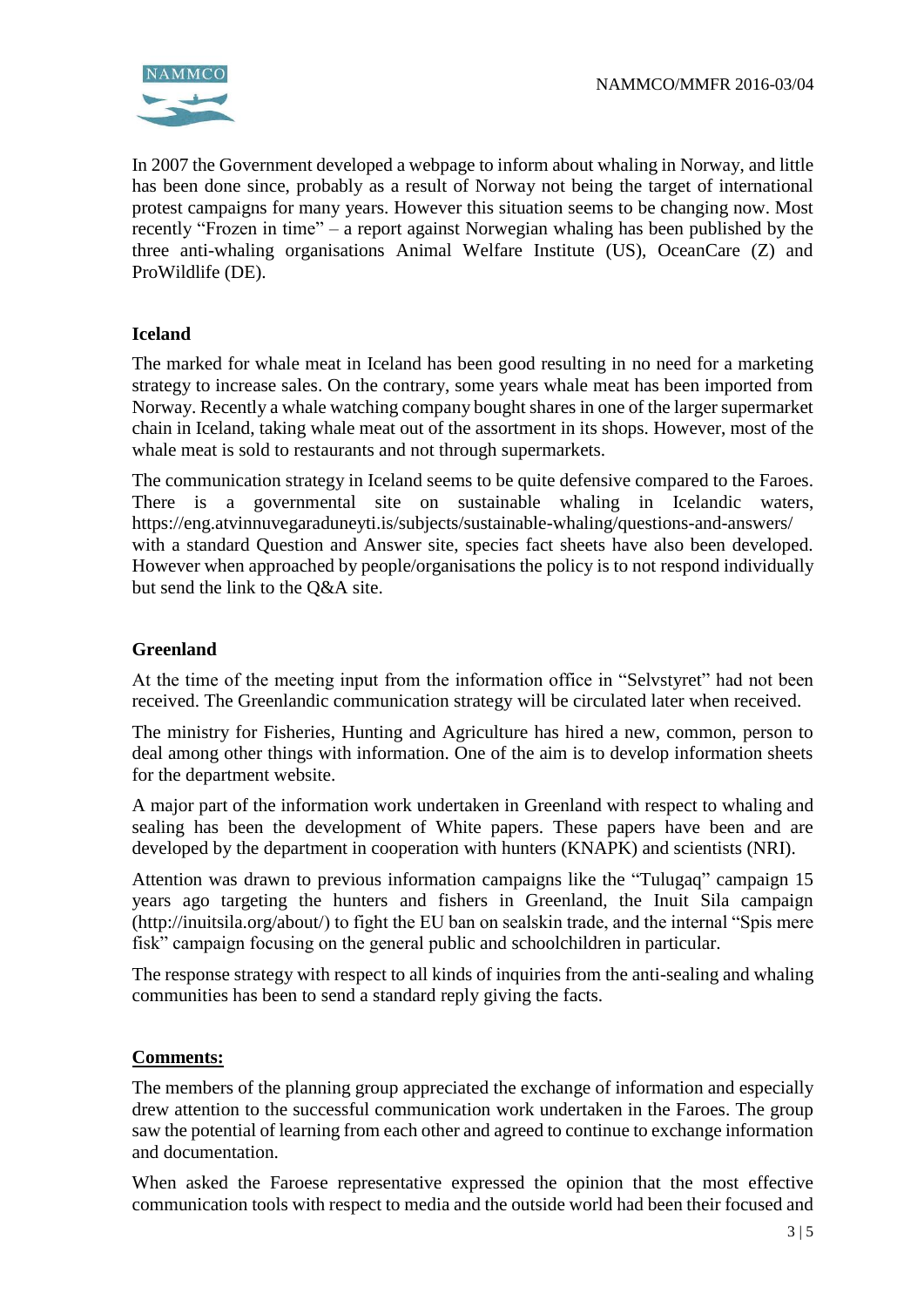

increased activity on social media (facebook and twitter), and first and foremost the change of attitude from being apologetic and defensive to being proud and factual.

It was agreed that it was a good idea to systematically inform the Secretariat and the Parties of arising campaign and release of material, such as the report "Frozen in time".

The NAMMCO members face very different internal policies related to social media. For instance in Greenland it is only the information department that are allowed to use Facebook and twitter.

*NAMMCO (Secretariat and FAC) should develop A&Q for the NAMMCO website.*

During the discussions the possibility of making an awareness campaign on whaling in the NAMMCO countries came up. This campaign would be outside the NAMMCO cooperation, and are therefore not reported here. Maybe NORA funding could be applied for.

# 4. REVIEW OF BACKGROUND DOCUMENT

GD apologised for not having adhered to the agreed time schedule and only circulate the document on Friday prior to the meeting. With not enough time to prepare, the members agreed that it would not be possible to discuss the content in full detail at this meeting.

GD presented the document, highlighting the changes agreed at the last meeting and the main structure and content of the document presented now.

The document was well received, and the main discussion resolved around the idea and goal of the document, and on the message to be sent.

The members agreed to restructure the document so that the main message is that marine mammal represent a food resource in line with other "accepted" food resources, and that food security, which is the main focus in the present document, becomes one of several underlying arguments.

The Secretariat was tasked to redraft the document according to the discussion, and circulate a new draft by 1 August. The members would have until 1 September to comment after which the finalising of the background document should be a reality.

#### 5. EXAMPLE OF A MMFR PRESENTATION – TARGET GROUP MANAGERS IN NAMMCO COUNTRIES

GD presented an example of how a MMFR presentation could be build up.

The members agreed that it would be a good idea to develop a basis presentation that each member could mould and adjust to fit their individual needs and purposes. The Secretariat was tasked with developing such a presentation and the Faroese (Hansen) agreed to give input on issues like international treaties/agreements that entails peoples' right to utilise natural resources.

#### 6. COMMUNICATION STRATEGY, PRESENT IDEAS AND NEXT STEPS

The members agreed that step II of the project – developing a message and tool kit - had to involve contracting experts on communication. Both to develop the message based on the background document, to make a standard Power Point presentation and a small folder.